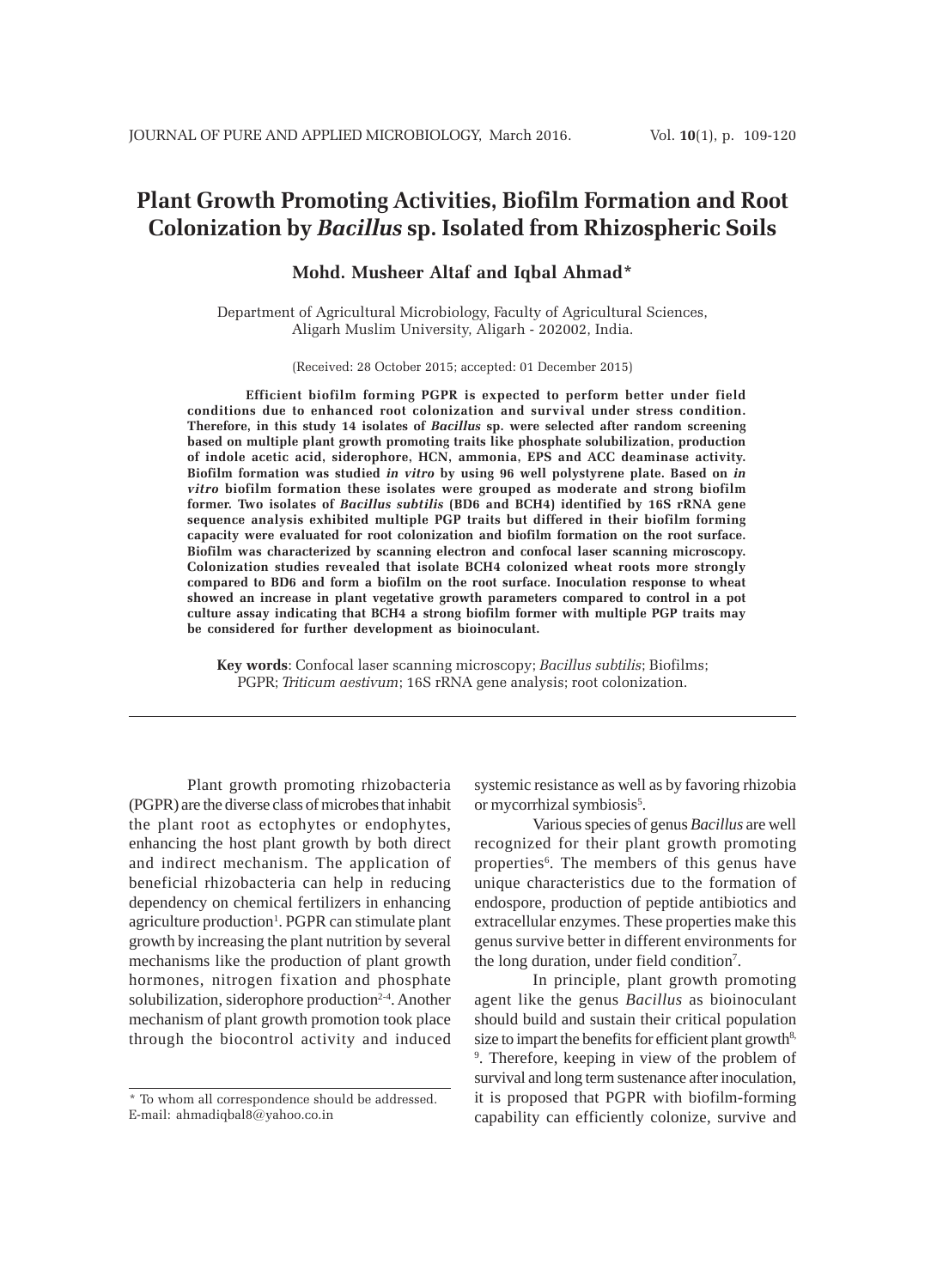sustain better under different field conditions compared to poor biofilm former. In the recent past, the significance of biofilm forming beneficial rhizobacteria in the survival of bioinoculant on plant root surfaces and plant-bacterial communication have gained increased attention<sup>6,</sup> 10.

Biofilms are bacterial communities that flourish in different situations, surrounded by a protective extracellular matrix<sup>6</sup>. Plant root associated biofilms assist in the preservation of plant nutrients available in the form of rhizodeposits or root exudates and make them available to beneficial bacteria and, therefore, depriving the phytopathogens of these nutrients<sup>11</sup>. Several workers have suggested the application of biofilm forming PGPR in agriculture due to several advantages of biofilm $12$ .

Therefore, considering the importance of biofilm in plant growth and health and lack of concerted efforts from India, we have made an attempt in this study to isolate and assess *Bacillus* sp. exhibiting multiple plant growth promoting (PGP) traits and capable of forming biofilm under *in vitro* condition. Selected isolates differing in their biofilm forming capacity were evaluated for their colonization, biofilm formation on the root surface and their impact on plant growth.

#### **MATERIALS AND METHODS**

## **Isolation of** *Bacillus* **sp**

Rhizospheric soil samples were collected from different crops grown in the vicinity of Aligarh city (270 291 latitudes and 720 291 longitudes), India. Rhizospheric soil samples (1 g) were suspended in 9 ml sterile distilled water and incubated in water bath at 80 ºC for 10 min and serially diluted for the isolation of *Bacillus* sp. using peptone yeast dextrose agar medium (PYD) (containing  $g l^{-1}$ peptone 2.0, yeast extract 2.0, dextrose 5.0, agar 15.0). Plates were incubated at 28 °C for 24-48h. Isolated pure colonies were subcultured on PYD agar medium for purification and maintained in glycerol as a stock culture at -80 ºC for further studies. The *Bacillus* sp. isolates were characterized biochemically using standard methods $13$ .

**Assays for plant growth promoting activities Indole acetic acid (IAA) production**

J PURE APPL MICROBIO*,* **10**(1), MARCH 2016.

IAA production was detected by the method of Brick *et al*. 14. Quantitative analysis of IAA was performed using the spectrophotometric method of Loper and Scroth<sup>15</sup> in the presence of 100 µg ml-1 tryptophan. Bacterial cultures were grown in nutrient broth (NB) (containing  $g l^{-1}$  Yeast extract 1.5; Beef extract 1.5; Peptone 5.0; Sodium chloride 5.0) medium at 28°C for 48 h on the rotary shaker (120 rpm). Fully grown cultures were centrifuged at 825×g for 30 min, and two ml of supernatant was mixed with two drops of orthophosphoric acid and 4ml of the Salkowski reagent. Development of pink color indicates IAA production. Optical density was measured at 530 nm with the help of spectrophotometer (UV5704SS, ECIL, India). The concentration of IAA produced by cultures was measured with the help of standard graph of IAA (Hi-Media, India) obtained in the range of  $10-100 \mu$ g ml<sup>-1</sup>.

# **Detection and quantification of siderophore production**

Production of siderophore was detected by using universal assay of Shwyn and Nielands (16). Bacterial isolates were further tested for the quantification of catechol-types phenolates using the method as described by Reeves *et al*. 17. Briefly, the isolates were grown in Modi medium  $\frac{1}{2}$  (containing g l<sup>-1</sup> K<sub>2</sub>HPO<sub>4</sub> 0.5, MgSO<sub>4</sub>.7H<sub>2</sub>O 0.4, NaCl 0.1, Mannitol 10, Glutamine 1.0,  $NH<sub>4</sub>NO<sub>3</sub> 1.0$  at 28 °C for two days on rotary shaker at 120 rpm. The fully grown cultures were centrifuged at 9168×g for 20 minutes. The supernatant was adjusted at pH 2.0 with diluted HCl. An equal quantity of ethyl acetate was added twice in a separating funnel and separated. The resultant 60 ml ethyl acetate fraction was taken. Five ml ethyl acetate fraction was mixed with five ml of Hathway's reagent, and the absorbance was read at 700 nm for benzoate and 560 nm for salicylates. The concentrations of benzoates and salicylates were calculated with the help of standard 2-3 dihydroxy benzoic acid (1-10  $\mu$ g ml<sup>-1</sup>) and salicylic acid (1-30  $\mu$ g ml<sup>-1</sup>) respectively. **Detection of phosphate solubilization activity**

The test bacterial isolates were screened for their phosphate solubilization activity on Pikovskaya's (PVK) medium<sup>18</sup>. Freshly grown bacterial cultures were spot inoculated on Pikovskaya's medium containing tricalcium phosphate (0.5%) and incubated at 28 °C for seven days. The development of a clear zone around the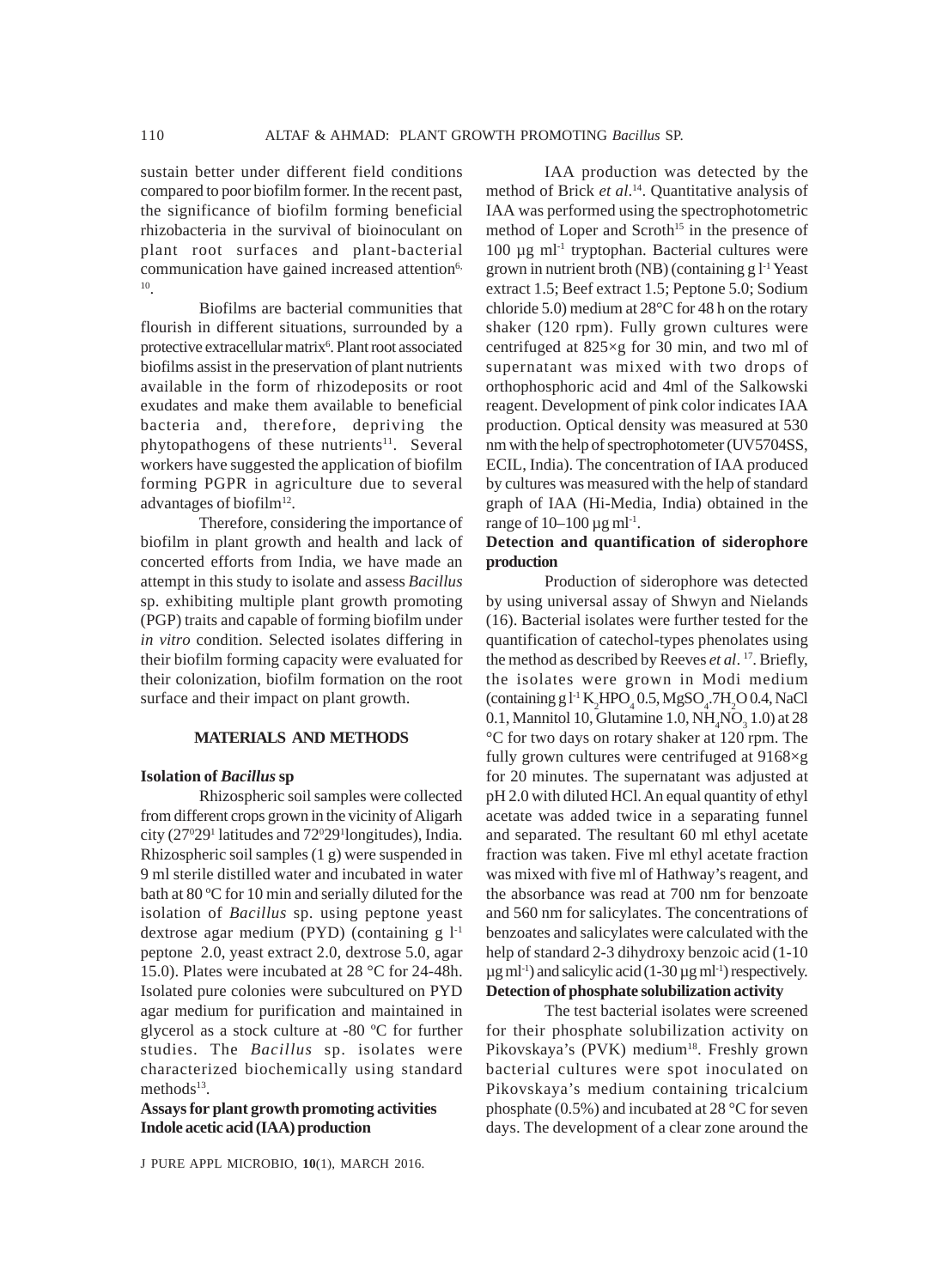bacterial growth on culture plates was considered positive for phosphate solubilization.

# **Quantification of phosphate solubilization**

The phosphate solubilization was quantified by measuring the soluble phosphate released in the culture medium, following the method of King<sup>19</sup> as described by Gaur<sup>20</sup>. 100 ml of sterile Pikovskaya's broth was separately inoculated with fully grown culture  $(10^7 \text{ cells ml-1})$ of the bacterial isolates and incubated for seven days at 28°C on a rotary shaker (120 rpm). The uninoculated medium served as control. Ten ml of culture was removed from each flask and centrifuged at 9168×g for 30 minutes. Ten ml of supernatant is transferred to tubes. To each sample 10 ml, chloromolybdic acid and five drops of chlorostannous acid was added, and volume was adjusted to 50 ml with distilled water. The developed blue color was read at 600 nm. The amount of phosphate solubilized was calculated using the calibration curve of  $KH_{2}PO_{4}$ .

# **Ammonia production**

Bacterial isolates were tested for the production of ammonia in peptone water. Freshly grown cultures were inoculated in 10 ml peptone water in each tube and incubated at 28 °C for 48-72 h. Subsequently 0.5 ml of Nessler's reagent was added in each tube. Development of brown to yellow color was a positive test for ammonia production<sup>13</sup>.

## **Detection of hydrogen cyanide (HCN) production**

The test bacteria were screened for the production of hydrogen cyanide by the method of Lork (21). Briefly, nutrient agar medium (Hi-Media, India) was amended with 4.4 g of glycine  $l<sup>-1</sup>$  and bacteria were streaked on modified agar plate. A Whatman filter paper no. 1 soaked in 2% sodium carbonate in 0.5 % picric acid solution was placed in the top of the plate. Plates were sealed with parafilm and incubated at 28 °C for four days. Development of orange to the red color indicated HCN production.

# **Exopolysaccharides production**

The exopolysaccharides (EPS) synthesized by the bacterial isolates was determined as suggested by Mody *et al*. 22. For this, the bacterial isolates were grown in 100 ml capacity flasks containing the basal medium. Inoculated flasks were incubated at 28°C for 72 h on rotary shaker at 125 rpm. The culture broth was

centrifuged at 5433×g for 30 min and EPS was extracted by adding three volumes of chilled acetone to one volume of supernatant. The precipitated EPS was repeatedly washed three times alternately with distilled water and acetone, transferred to a filter paper and weighed after overnight drying at room temperature. Each experiment was repeated at least two times.

# **1-Aminocyclopropane-1-carboxylate (ACC) deaminase activity**

To determine the presence of ACC deaminase, the ability of the isolates to use 1 aminocyclopropane-1-carboxylate **(**ACC) as nitrogen source was checked by growing bacterial isolates onto Dworkin and Foster's salts minimal agar medium (23). The medium was supplemented with 3.0 mM ACC (Sigma-Aldrich, USA) per liter instead of  $(NH_4)_2SO_4$  as a sole nitrogen source. The heat-labile ACC was filter sterilized through sterile 0.2 µm membrane filters (Merck Millipore, USA), and the filtrate was added to the salts medium after autoclaving. The isolates were inoculated in triplicate on DF agar medium plates amended with ACC. The plates were incubated at 28 °C in the dark for three days. The growth of the isolates on DF agar medium amended with ACC (DF-ACC agar) was considered as an indicator of the efficiency of isolates to utilize ACC and to produce ACC deaminase<sup>24</sup>.

## **Seed germination assay**

*Triticum aestivum* L. (var. PBW-343) seeds were surface sterilized with 5% sodium hypochlorite (Qualigens Fine Chemicals, India) solution for 10 min followed by subsequent washing with sterilized distilled water (SDW). Surface sterilized seeds were soaked in overnight grown bacterial cultures for two h. Seeds soaked in SDW alone served as control. Seeds were placed in Petri plates containing 0.8% agar and incubated at 25°C for seven days. Three replications were maintained for each treatment. Percent seed germination, shoot, and root lengths were recorded in treatments and control.

# **Pot culture assay**

A pot experiment was conducted to compare the plant growth promoting effects of different isolates on wheat. The experiment consists of 15 treatments and 3 replications. With pots distributed in completely randomized design (CRD): T1=control; T2=BD1(strong biofilm former);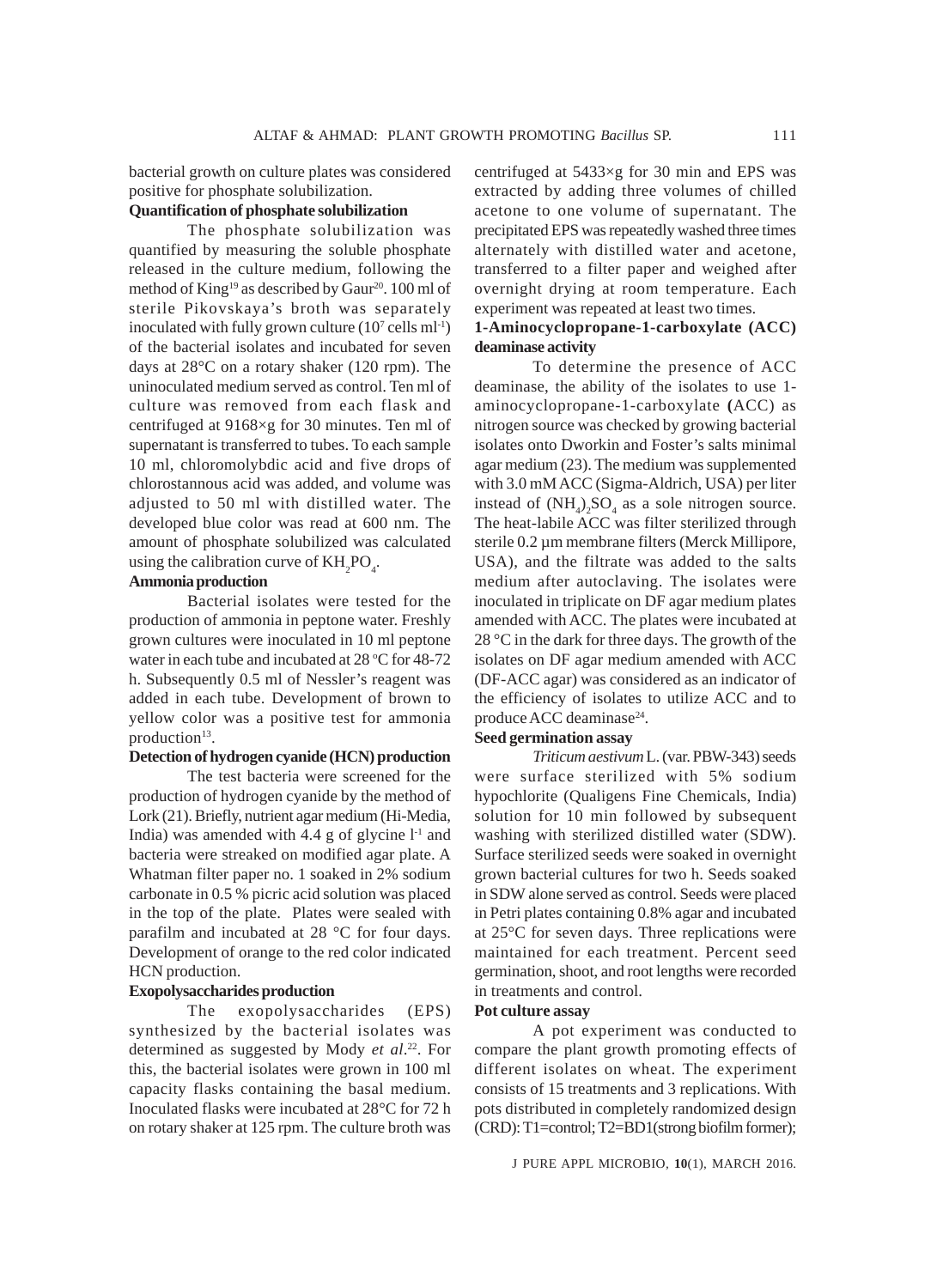T3=BD2(moderate biofilm former); T4=BD3(strong biofilm former); T5=BD4(strong biofilm former); T6=BD5(moderate biofilm former); T7=BD6(moderate biofilm former); T8=BD7(moderate biofilm former); T9=BCH1(strong biofilm former); T10=BCH2 (strong biofilm former); T11=BCH3 (strong biofilm former); T12=BCH4 (strong biofilm former); T13=BCH5 (strong biofilm former); T14=BCH6 (strong biofilm former); T15=BCH7 (strong biofilm former). Healthy surface sterilized seeds of wheat (var. PBW-343) were treated with bacterial cultures as described above. Ten seeds of wheat were sown in earthen pots of 3 kg capacity (25 x 22 cm) consisting of sandy loam soil. The pots were watered daily with tap water and maintained in an open field conditions. The plants were sampled after 45 days of growth for analysis of vegetative growth parameters.

# **16S rRNA gene sequencing and phylogenetic analysis**

Sequencing of the 16S rRNA gene of isolates BD6 and BCH4 was done commercially by a DNA sequencing service (Macrogen Inc. Seoul, South Korea) using universal primers, 518F (5´CCAGCAGCCGCGGTAATACG3´) and 800R (5´TACCAGGGTATCTAATCC3´). The nucleotide sequences were found to be 799 (BD6), and 997 (BCH4) bp in size were submitted to GenBank sequence database (accession numbers: BD6 KT423119 and BCH4 KR996708). The partial sequences were analyzed with the Basic Local Alignment Search Tool (BLASTN) and compared to known bacterial sequences in NCBI GenBank using BLAST. Related sequences obtained from the database were used to construct a phylogenetic tree using MEGA5 software.

## **Microtitre plates assay for biofilm formation**

The biofilm formation was performed using 96 well polystyrene microtitre plates as described by O'Toole and Kolter<sup>25</sup> with some modifications. Briefly, bacterial isolates were grown in PYD broth medium at 28 °C for 24h. Each well was filled with  $200 \mu l$  (≈10<sup>5</sup> CFU ml<sup>-1</sup>) of culture and incubated statically at 28 °C for 24 h. The wells were washed with phosphate buffer saline (PBS), followed by staining with 0.1% crystal violet for 20 min. After staining, the wells were washed with PBS. The bound crystal violet was solubilized with 95% ethanol, and absorbance was measured at 590

nm using plate reader (Thermo Scientific Multiskan EX, UK). A classification of the isolates into moderate biofilm formers,  $(2 \times OD_{control})$  <  $OD \leq (4 \times$  $OD_{control}$ ), and strong biofilm formers,  $(4 \times OD_{control})$  $<$  OD, were made<sup>26</sup>.

#### **Confocal laser scanning microscopy of biofilms**

The biofilm formation was performed on glass coverslips using the methods of O'Toole and Kolter<sup>25</sup> with little modifications. Briefly, bacterial isolates (BD6 and BCH4) were grown in PYD broth medium at 28 °C for 24 h. A 12 well microtiter plate containing coverslips were filled with two ml of cell culture ( $\approx 10^5$  CFU ml<sup>-1</sup>) per well and incubated statically at 28 °C for 24 h. Coverslips were rinsed with PBS and were stained with acridine orange for 10 min. Microscopic observations and image acquisitions were performed with a CLSM system (Olympus Fluoview FV1000). The excitation and emission wavelengths were 488 and 525 nm respectively. Images were obtained using 100x oil immersion lenses with UPlanSApo 100x/1.40 objective with an additional zoom of 3x. Each coverslip was scanned at five randomly selected positions for biofilm visualization.

#### **Root colonization assays for** *Bacillus* **isolates**

*Triticum aestivum* L. (var. PBW-343) surface sterilized seeds were treated with selected cultures (BD6 and BCH4) as described above. Treated and untreated seeds were sown directly in earthen pots containing sterile sand-soil mixture (autoclaved four times at a span of two days). The wheat plants were grown for 45 days under open pot conditions. Three replicates for inoculated and control treatment were maintained. The soil water content of each pot was adjusted daily with sterile distilled water until the seed germination and after the emergence of shoot the pot is watered daily with Hewitt plant nutrient solution (containing g  $100 \text{ ml}^{-1}$  Ca  $\text{(NO}_3\text{)}_2$  32.8, KNO<sub>3</sub> 20.8, MgSO<sub>4</sub>.7H<sub>2</sub>O 18.4, NaH<sub>2</sub>PO<sub>4</sub>.2H<sub>2</sub>O 20.8, FeC<sub>6</sub>H<sub>5</sub>O<sub>7</sub>.3H<sub>2</sub>O 5.98,  $MnSO_4$ .4H<sub>2</sub>O 2.23, CuSO<sub>4</sub>.4H<sub>2</sub>O 0.25, ZnSO<sub>4</sub>.7H<sub>2</sub>O  $0.29, H<sub>3</sub>BO<sub>3</sub> 1.86, (NH)<sub>6</sub>Mo<sub>7</sub> O<sub>24</sub>.4H<sub>2</sub>O 0.08) (27).$ Three to five plants were randomly uprooted at 15, 30, and 45 days after sowing. The wheat root samples (1gm) was macerated in 9ml sterile normal saline solutions (NSS) vortexed vigorously to remove root-adhering bacteria. Viable plate count of *Bacillus* isolates was determined by plating 0.1 ml of different dilutions on PYD agar medium containing  $100 \mu g$  ml<sup>-1</sup> rifampicin to which the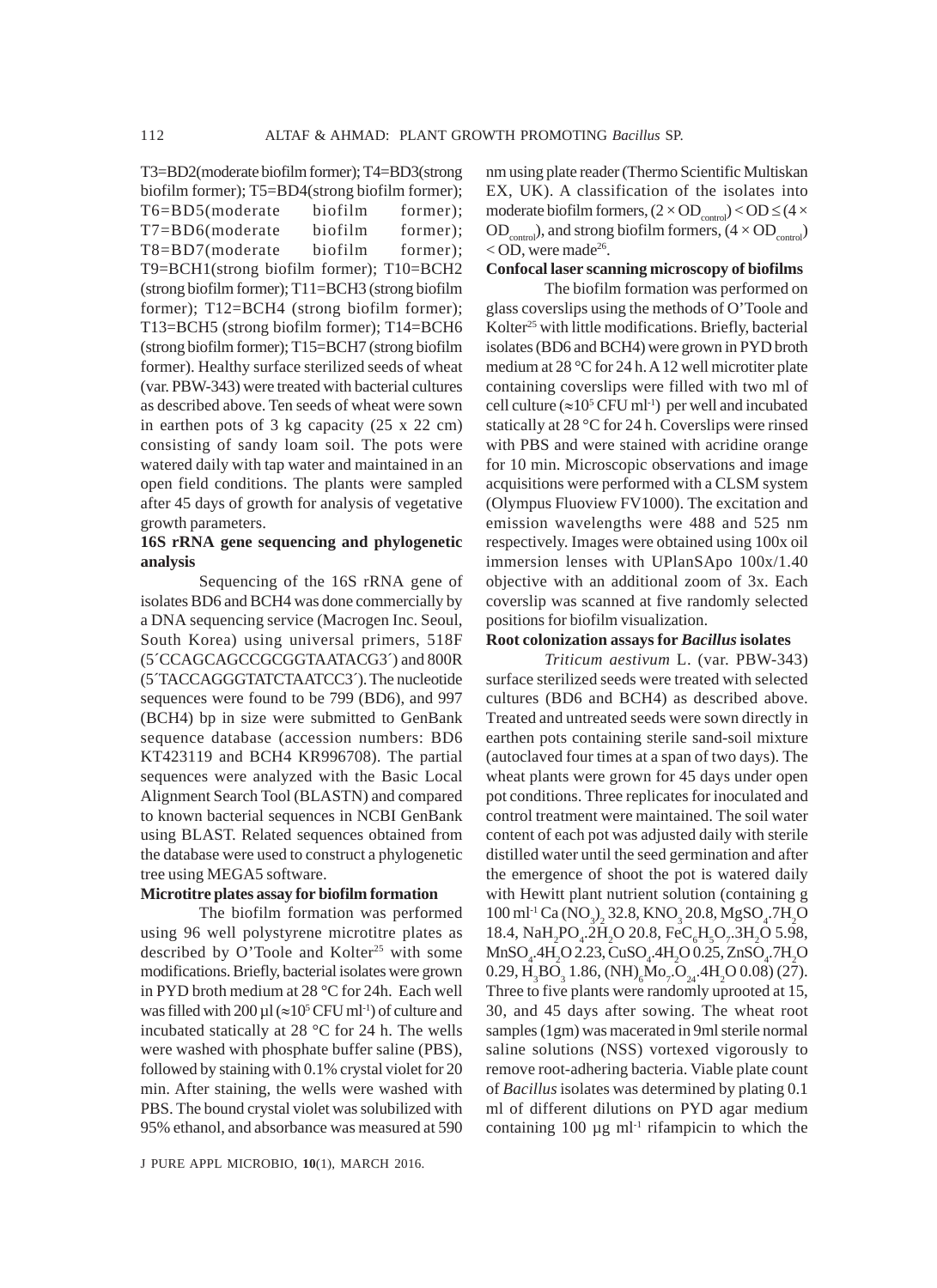isolates were resistant. Plates were incubated at 28 °C for 24 h, the number of colonies was counted and expressed as log CFU  $g^{-1}$  of roots.

# **Scanning electron and confocal microscopy of biofilms formed on the roots of wheat**

Surface sterilized seeds of *Triticum aestivum* L. (var. PBW-343) were sown in sterile sand-soil mixture (autoclaved four times at a span of two days) for raising seedlings. The soil water content of pot was adjusted daily with sterile distilled water until the seed germination and after the emergence of shoot the pot is watered once in every three days with Hewitt plant nutrient solution (27). After 15 days of growth, the plant was removed from the pot, and roots were washed with sterile distilled water. Roots of the wheat were inoculated by soaking for 24 hrs in 10 ml diluted overnight cultures of Bacillus sp. BD6 and BCH4  $(\approx 10^5 \,\mathrm{CFU} \,\mathrm{ml}^{-1})$  prepared in PYD broth medium. In the control plants, SDW was used. After 24 h root samples had been fixed in 2.5% glutaraldehyde, they were washed in the same buffer and then fixed in osmium tetraoxide. The samples were dehydrated through a graded ethanol series and dried in  $CO<sub>2</sub>$  with a critical point-dryer, mounted on stubs, and shadowed with gold, (Sputter Coater - Polaron SC7640, UK) for viewing under an SEM (Carl Zeiss EVO 40, Germany) at 20 kV at various magnifications. All images were computerprocessed. For CLSM, the 24 h treated root samples were stained with acridine orange for 10 min and images was acquired as mentioned in CLSM of coverslip biofilms.

#### **Statistical analysis**

All experiments were repeated at least two times in triplicate. The data obtained on seed germination, and pot experiments were analyzed using the analysis of variance (ANOVA) and Duncan's multiple range test (DMRT) at P≤0.05 with the software SPSS ver.21.00.

#### **RESULTS**

*Bacillus* isolates from rhizospheric soil samples were isolated and characterized as Grampositive rod and found positive for the biochemical tests such as citrate, nitrate reduction, gelatin liquefaction, and utilized various carbohydrates (Table 1). Isolates exhibiting morphological, cultural and biochemical traits similar to *Bacillus subtilis* were considered for further investigation. All the isolates were screened for plant growth promoting activities. The selected, 14 isolates showed multiple plant growth promoting activities, like the production of IAA, siderophore, hydrogen cyanide, ammonia, ACC deaminase, exopolysaccharides and phosphate solubilization (Table 2). The quantitative analysis showed that Indole acetic acid production in the presence of 100 µg ml-1 of tryptophan range from 17.80 to  $48.53\mu$ g ml<sup>-1</sup>. Phosphate was solubilized in the range of 92.86 to 300.86 µg ml-1. Siderophore production was found in the range of 0.24 to  $32.40 \,\mu g$  ml<sup>-1</sup> for salicylates and 0.63 to 7.75  $\mu$ g ml<sup>-1</sup> for benzoates. All the test isolates were found to produce the significant amount of exopolysaccharides ranging from 0.77 to 3.72 g  $1<sup>-1</sup>$ . Ammonia production was exhibited by all the isolates. ACC deaminase activity was exhibited by all the isolates except BD2 and BCH6. Whereas hydrogen cyanide production was detected in fifty percent isolates.

**Table 1**. Biochemical characteristics of *Bacillus* isolates

| Biochemical characters       | <i>Bacillus</i> sp.                                                   |  |
|------------------------------|-----------------------------------------------------------------------|--|
| Pigmentation                 |                                                                       |  |
| Colony morphology            | White, fragile, smooth<br>colony, fried egg type,<br>serrated margins |  |
| Gram reaction                | Gram +ve                                                              |  |
| Cell shape                   | Rods                                                                  |  |
| Growth at $4^{\circ}$ C      |                                                                       |  |
| Growth at $41^{\circ}$ C     | $^{+}$                                                                |  |
| Growth at $44.5^{\circ}$ C   | $^{+}$                                                                |  |
| Oxidase                      |                                                                       |  |
| Growth on $N2$ , free medium |                                                                       |  |
| Nitrate reduction            | $^{+}$                                                                |  |
| Indole                       |                                                                       |  |
| Methyl red                   |                                                                       |  |
| Voges-Proskuer               | $^{+}$                                                                |  |
| Citrate utilization          | 92                                                                    |  |
| Catalase                     | 100                                                                   |  |
| Hydrolysis of Starch         | 84                                                                    |  |
| Gelatin liquefaction         | 100                                                                   |  |
| Carbohydrate utilization     |                                                                       |  |
| Glucose                      | 96                                                                    |  |
| fructose                     | 100                                                                   |  |
| Sucrose                      | 100                                                                   |  |
| Mannitol                     | 94                                                                    |  |

\* Values are in percent of isolates tested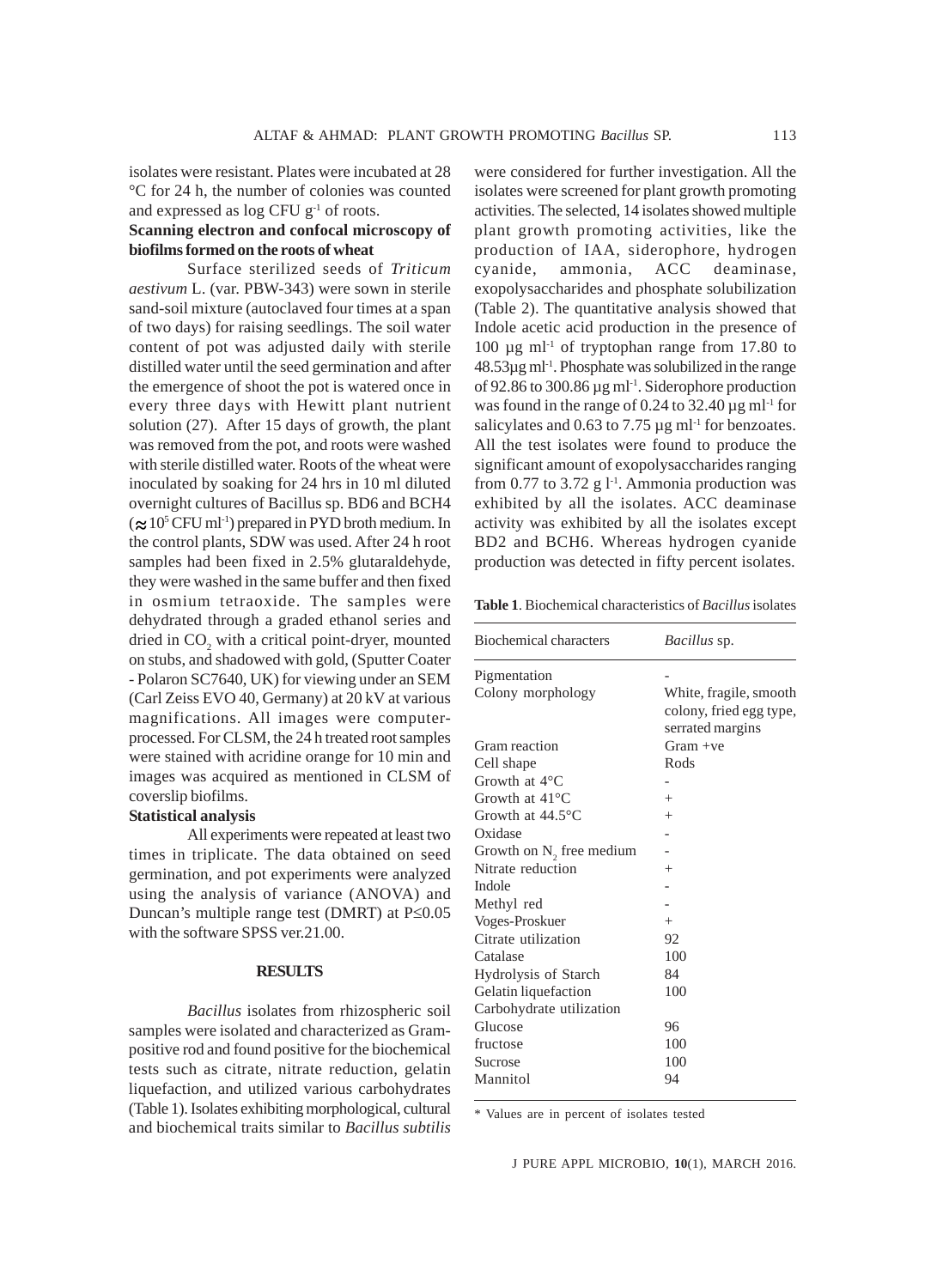| $0.70 \pm 0.30$<br>$2.09 + 0.20$<br>$0.86 \pm 0.25$<br>$0.95 \pm 0.09$<br>$1.45 \pm 0.09$<br>$2.05 \pm 0.15$<br>$2.56 + 0.20$<br>$1.09 + 0.05$<br>$0.07 \pm 0.18$<br>$3.72 \pm 0.32$<br>$0.78 + 0.10$<br>$0.77_{\pm 0.04}$<br>$.86 \pm 0.20$<br>$0.79 + 0.10$<br>$1.66 \pm 0.21$<br>$2,3-DHBA$<br>$7.75 \pm 0.10$<br>$0.57 \pm 0.6$<br>$1.85 \pm 0.26$<br>$6.63 + 0.26$<br>$2.75 \pm 0.25$<br>$2.92 \pm 0.30$<br>$2.57 \pm 0.15$<br>$0.63 \pm 0.09$<br>$3.19 \pm 0.30$<br>$1.67 \pm 0.21$<br>$\Xi$<br>$\frac{1}{2}$<br>$\Xi$<br>$\frac{1}{2}$<br>$\overline{z}$<br>$30.85 \pm 0.19$<br>$32.40 + 1.29$<br>$1.20 \pm 0.01$<br>$4.45 \pm 0.36$<br>$3.62 + 0.23$<br>$2.67 + 0.30$<br>$4.51 + 0.20$<br>$4.51 \pm 0.25$<br>$1.79 \pm 0.25$<br>$2.67 + 0.35$<br>$6.20 + 0.40$<br>$4.63 + 0.21$<br>$0.24 + 0.10$<br>$1.96 + 0.21$<br>$\overline{z}$<br>$\mathbb{S}\Delta$<br>$101.86 \pm 9.33$<br>$198.86 \pm 10.9$<br>$38.28 \pm 2.90$<br>$203.99 \pm 11.5$<br>$222.35 \pm 14.3$<br>$223.86 \pm 10.0$<br>$153.99 + 9.23$<br>$300.86 \pm 15.2$<br>294.86±12.1<br>$202.86 \pm 7.91$<br>$212.35 \pm 11.1$<br>248.86±12.<br>94.45±4.23<br>$92.86 \pm 8.11$<br>$(\mu g \text{ ml}^{-1})$<br>$\frac{D}{Z}$<br>$19.84 \pm 1.05$<br>$35.95 \pm 1.98$<br>$15.90 \pm 1.09$<br>34.91±1.96<br>$33.01 + 2.10$<br>$26.62 \pm 1.23$<br>$23.81 \pm 1.56$<br>$17.80 + 2.11$<br>$40.01 + 1.96$<br>31.73±0.98<br>$32.59 + 0.67$<br>$48.53 \pm 1.39$<br>29.32±1.02<br>43.95±0.91<br>45.11 $\pm$ 0.86<br>Control**<br>BCH <sub>6</sub><br>BCH <sub>5</sub><br>BCH <sub>3</sub><br>BCH4<br>BCH7<br>BCH <sub>2</sub><br><b>BCH</b><br>BD6<br>B <sub>D</sub> <sub>2</sub><br>BD3<br>BD5<br>BD <sub>4</sub><br>BD7<br>BD1 | Isolate<br>Ξ. | $(\mu g\, \text{mJ}^{-1})$<br>$\ensuremath{\mathsf{IAA}}^*$ | solubilization<br>Phosphate | Siderophores $(\mu g \text{ ml}^{-1})$ | <b>EPS</b><br>$\frac{1}{2}$ | deaminase<br><b>ACC</b> | HCN | $\rm \stackrel{1}{H}$ |
|-------------------------------------------------------------------------------------------------------------------------------------------------------------------------------------------------------------------------------------------------------------------------------------------------------------------------------------------------------------------------------------------------------------------------------------------------------------------------------------------------------------------------------------------------------------------------------------------------------------------------------------------------------------------------------------------------------------------------------------------------------------------------------------------------------------------------------------------------------------------------------------------------------------------------------------------------------------------------------------------------------------------------------------------------------------------------------------------------------------------------------------------------------------------------------------------------------------------------------------------------------------------------------------------------------------------------------------------------------------------------------------------------------------------------------------------------------------------------------------------------------------------------------------------------------------------------------------------------------------------------------------------------------------------------------------------|---------------|-------------------------------------------------------------|-----------------------------|----------------------------------------|-----------------------------|-------------------------|-----|-----------------------|
|                                                                                                                                                                                                                                                                                                                                                                                                                                                                                                                                                                                                                                                                                                                                                                                                                                                                                                                                                                                                                                                                                                                                                                                                                                                                                                                                                                                                                                                                                                                                                                                                                                                                                           |               |                                                             |                             |                                        |                             |                         |     |                       |
|                                                                                                                                                                                                                                                                                                                                                                                                                                                                                                                                                                                                                                                                                                                                                                                                                                                                                                                                                                                                                                                                                                                                                                                                                                                                                                                                                                                                                                                                                                                                                                                                                                                                                           |               |                                                             |                             |                                        |                             |                         |     |                       |
|                                                                                                                                                                                                                                                                                                                                                                                                                                                                                                                                                                                                                                                                                                                                                                                                                                                                                                                                                                                                                                                                                                                                                                                                                                                                                                                                                                                                                                                                                                                                                                                                                                                                                           |               |                                                             |                             |                                        |                             |                         |     |                       |
|                                                                                                                                                                                                                                                                                                                                                                                                                                                                                                                                                                                                                                                                                                                                                                                                                                                                                                                                                                                                                                                                                                                                                                                                                                                                                                                                                                                                                                                                                                                                                                                                                                                                                           |               |                                                             |                             |                                        |                             |                         |     |                       |
|                                                                                                                                                                                                                                                                                                                                                                                                                                                                                                                                                                                                                                                                                                                                                                                                                                                                                                                                                                                                                                                                                                                                                                                                                                                                                                                                                                                                                                                                                                                                                                                                                                                                                           |               |                                                             |                             |                                        |                             |                         |     |                       |
|                                                                                                                                                                                                                                                                                                                                                                                                                                                                                                                                                                                                                                                                                                                                                                                                                                                                                                                                                                                                                                                                                                                                                                                                                                                                                                                                                                                                                                                                                                                                                                                                                                                                                           |               |                                                             |                             |                                        |                             |                         |     |                       |
|                                                                                                                                                                                                                                                                                                                                                                                                                                                                                                                                                                                                                                                                                                                                                                                                                                                                                                                                                                                                                                                                                                                                                                                                                                                                                                                                                                                                                                                                                                                                                                                                                                                                                           |               |                                                             |                             |                                        |                             |                         |     |                       |
|                                                                                                                                                                                                                                                                                                                                                                                                                                                                                                                                                                                                                                                                                                                                                                                                                                                                                                                                                                                                                                                                                                                                                                                                                                                                                                                                                                                                                                                                                                                                                                                                                                                                                           |               |                                                             |                             |                                        |                             |                         |     |                       |
|                                                                                                                                                                                                                                                                                                                                                                                                                                                                                                                                                                                                                                                                                                                                                                                                                                                                                                                                                                                                                                                                                                                                                                                                                                                                                                                                                                                                                                                                                                                                                                                                                                                                                           |               |                                                             |                             |                                        |                             |                         |     |                       |
|                                                                                                                                                                                                                                                                                                                                                                                                                                                                                                                                                                                                                                                                                                                                                                                                                                                                                                                                                                                                                                                                                                                                                                                                                                                                                                                                                                                                                                                                                                                                                                                                                                                                                           |               |                                                             |                             |                                        |                             |                         |     |                       |
|                                                                                                                                                                                                                                                                                                                                                                                                                                                                                                                                                                                                                                                                                                                                                                                                                                                                                                                                                                                                                                                                                                                                                                                                                                                                                                                                                                                                                                                                                                                                                                                                                                                                                           |               |                                                             |                             |                                        |                             |                         |     |                       |
|                                                                                                                                                                                                                                                                                                                                                                                                                                                                                                                                                                                                                                                                                                                                                                                                                                                                                                                                                                                                                                                                                                                                                                                                                                                                                                                                                                                                                                                                                                                                                                                                                                                                                           |               |                                                             |                             |                                        |                             |                         |     |                       |
|                                                                                                                                                                                                                                                                                                                                                                                                                                                                                                                                                                                                                                                                                                                                                                                                                                                                                                                                                                                                                                                                                                                                                                                                                                                                                                                                                                                                                                                                                                                                                                                                                                                                                           |               |                                                             |                             |                                        |                             |                         |     |                       |
|                                                                                                                                                                                                                                                                                                                                                                                                                                                                                                                                                                                                                                                                                                                                                                                                                                                                                                                                                                                                                                                                                                                                                                                                                                                                                                                                                                                                                                                                                                                                                                                                                                                                                           |               |                                                             |                             |                                        |                             |                         |     |                       |
|                                                                                                                                                                                                                                                                                                                                                                                                                                                                                                                                                                                                                                                                                                                                                                                                                                                                                                                                                                                                                                                                                                                                                                                                                                                                                                                                                                                                                                                                                                                                                                                                                                                                                           |               |                                                             |                             |                                        |                             |                         |     |                       |
|                                                                                                                                                                                                                                                                                                                                                                                                                                                                                                                                                                                                                                                                                                                                                                                                                                                                                                                                                                                                                                                                                                                                                                                                                                                                                                                                                                                                                                                                                                                                                                                                                                                                                           |               |                                                             |                             |                                        |                             |                         |     |                       |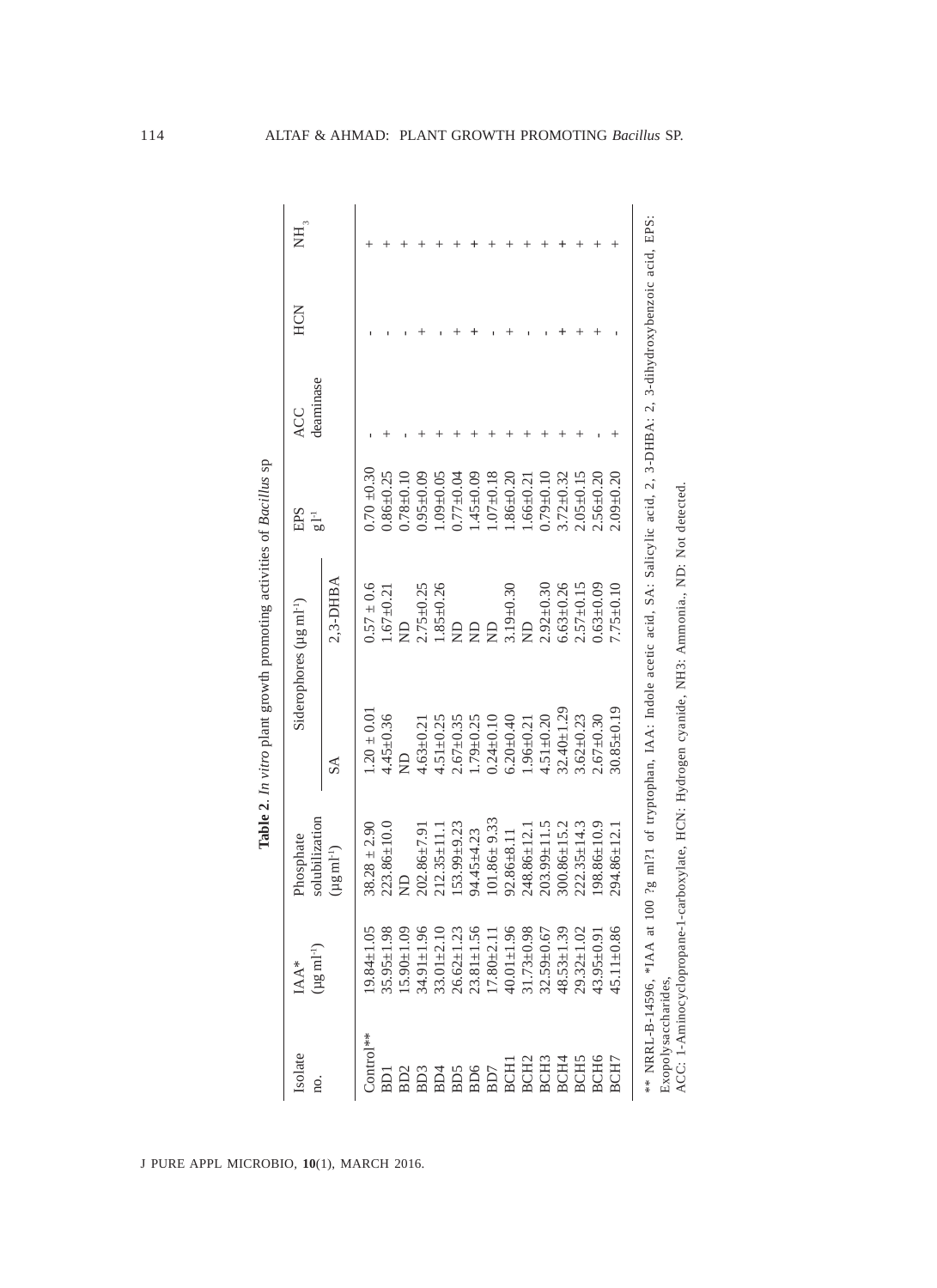| Treatment                   | Root length<br>(cm)           | Shoot length<br>(cm)           | Fresh weight<br>$(g$ plant <sup>-1</sup> ) | Dry weight<br>$(g$ plant <sup>-1</sup> ) |
|-----------------------------|-------------------------------|--------------------------------|--------------------------------------------|------------------------------------------|
| Control                     | $5.08 \pm 0.12$ <sup>n</sup>  | $23.36+0.15m$                  | $1.53 \pm 0.10$ <sup>1</sup>               | $0.69 \pm 0.09$ <sup>g</sup>             |
| BD1                         | $8.38 \pm 0.12$ <sup>c</sup>  | $30.1 \pm 0.15$ <sup>i</sup>   | $2.91 \pm 0.07$ <sup>e</sup>               | $1.18 \pm 0.02$ <sup>cde</sup>           |
| B <sub>D</sub> <sub>2</sub> | $7.41 \pm 0.07$ <sup>i</sup>  | $32.10+0.10^{\circ}$           | $2.48 + 0.17h$                             | $1.03 \pm 0.06$ <sup>def</sup>           |
| BD3                         | $8.61 \pm 0.07$ <sup>b</sup>  | $31.76 \pm 0.15$ <sup>d</sup>  | $3.76 \pm 0.08$ <sup>b</sup>               | $1.53 \pm 0.07$ <sup>ab</sup>            |
| B <sub>D</sub> 4            | $8.13 \pm 0.06$ <sup>d</sup>  | $31.15 + 0.05$ <sup>e</sup>    | $3.02 \pm 0.06$ <sup>de</sup>              | $0.93 \pm 0.06$ <sup>efg</sup>           |
| B <sub>D5</sub>             | $7.58 + 0.12$ <sup>gh</sup>   | $30.56 + 0.15$ <sup>g</sup>    | $3.50 \pm 0.13$ <sup>c</sup>               | $0.89 \pm 0.09$ <sup>efg</sup>           |
| B <sub>D6</sub>             | $7.76 \pm 0.15$ <sup>fg</sup> | $28.20+0.101$                  | $2.31 + 0.11$ <sup>i</sup>                 | $0.93 \pm 0.06$ <sup>efg</sup>           |
| BD7                         | $7.0 \pm 0.10$ <sup>j</sup>   | $29.61 \pm 0.12$ <sup>k</sup>  | $3.10\pm0.10^d$                            | $0.83 \pm 0.05$ <sup>fg</sup>            |
| BCH <sub>1</sub>            | $8.01 \pm 0.07$ <sup>de</sup> | $32.61 \pm 0.07^b$             | $3.81 \pm 0.07$ <sup>b</sup>               | $1.25 \pm 0.05$ bcd                      |
| BCH <sub>2</sub>            | $8.70 \pm 0.17$ <sup>b</sup>  | $30.90 \pm 0.10$ <sup>f</sup>  | $4.0 \pm 0.09^{\text{a}}$                  | $1.38 \pm 0.15$ <sup>abc</sup>           |
| BCH <sub>3</sub>            | $7.83 \pm 0.15$ <sup>ef</sup> | $29.91 \pm 0.07$               | $2.71 \pm 0.07$ <sup>g</sup>               | $0.71 \pm 0.53$ <sup>g</sup>             |
| BCH <sub>4</sub>            | $9.85 \pm 0.05^{\rm a}$       | $32.91 \pm 0.03^a$             | $4.15 \pm 0.05^{\text{a}}$                 | $1.58 \pm 0.07$ <sup>a</sup>             |
| BCH <sub>5</sub>            | $6.79 \pm 0.01$ <sup>1</sup>  | $29.45 \pm 0.08$ <sup>k</sup>  | $2.85 \pm 0.06$ <sup>ef</sup>              | $0.90 \pm 0.07$ <sup>efg</sup>           |
| BCH <sub>6</sub>            | $6.60 \pm 0.20$ <sup>m</sup>  | $30.30 \pm 0.10$ hi            | $1.93 \pm 0.07^k$                          | $0.95 \pm 0.05$ <sup>efg</sup>           |
| BCH7                        | $6.81 \pm 0.07$ <sup>k</sup>  | $30.40 \pm 0.22$ <sup>gh</sup> | $2.1 \pm 0.10^{i}$                         | $1.38 \pm 0.15$ <sup>abc</sup>           |

**Table 3**. Inoculation effect of *Bacillus* isolates with varying capacity of biofilm formation on growth of wheat plant under pot conditions after 45 days of sowing

\*Column values followed by a different letters are significantly different (p≤ 0.05) in Duncan's multiple range test

The level of biofilm formation among *Bacillus* was assessed under *in vitro* conditions using the crystal violet staining method. It was observed that the isolates express their biofilm forming ability as rings formed at the side of wells in 96 well polystyrene microtitre plate. Our study demonstrated that ten isolates (BD1, BD3, BD4, BCH1, BCH2, BCH3, BCH4, BCH5, BCH6, and BCH7) form strong biofilm where as remaining four isolates (BD2, BD5, BD6 and BD7) exhibited moderate biofilm forming ability (Figure 1). Above, fourteen isolates were further tested for their plant growth promoting effect on wheat in plate assay and open pot cultures methods (Figure 2 and Table 3). These isolates enhance varying level of seed germination, seedling growth and vegetative parameters of a wheat plant compared to control. Interestingly, isolate BCH4 was found most effective as compared to other isolates. Further, two isolates BD6 and BCH4 with different *in vitro* biofilm forming ability were subjected to 16S rRNA gene sequence analysis, showed close relatedness with *Bacillus subtilis* (Figure 3) with accession numbers KT423119, KR996708 for BD6 and BCH4 respectively.

Root colonization potential of selected two isolates (BD6 and BCH4) having different *in vitro* biofilm formation capability was evaluated. Surface sterilized seeds of wheat treated with BD6 and BCH4 were sown in different pots and investigated for their root colonization potential by determining viable plate count at different time intervals after sowing (Figure 4). The viable count of treated seeds was  $\approx$  log 8.30 CFU per seed. The study revealed that the population count of BCH4 was comparatively higher than the population of BD6.

Biofilm formed by BD6 and BCH4 were further studied on the glass surface using confocal laser scanning microscopy as depicted in Fig. 5. The results revealed that BCH4 formed dense biofilm compared to BD6. Confocal laser scanning microscopy (CLSM) analysis of biofilm formed on glass coverslips showed bacterial accumulation and biofilm formation whereas some aggregation and weak biofilm formation was observed in BD6. The average thickness of the BCH4 biofilm was found to be 26.54µm.

The interaction of these test isolates with wheat seedlings were evaluated using scanning electron and confocal laser scanning microscopy. Root sections of wheat bacterized with BD6 and BCH4 were examined. The scanning electron microscopy images revealed that cells of BCH4 were evenly scattered on the surface of roots (Figures 6e to j) compared to BD6, which showed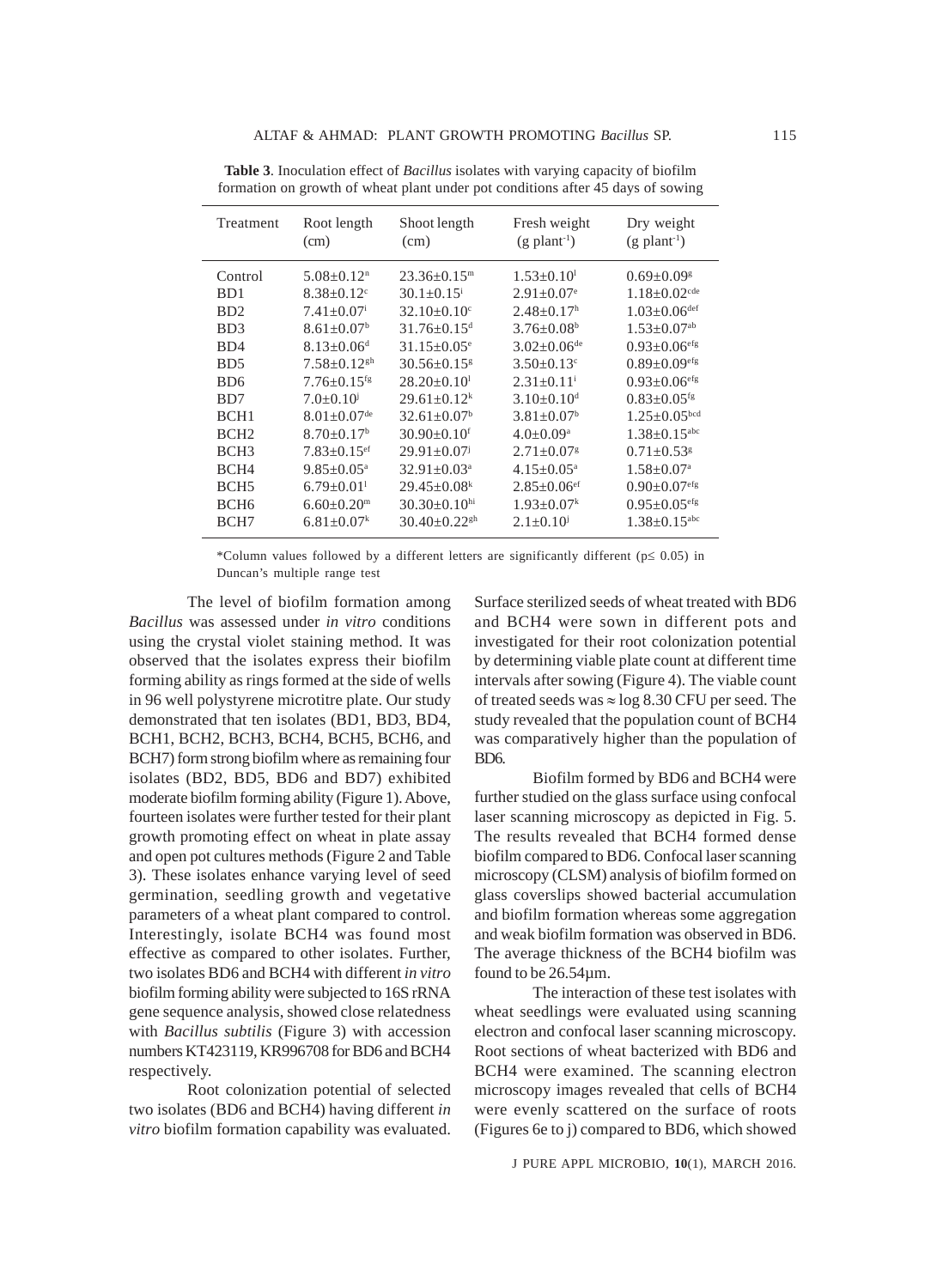

**Fig. 1.** Biofilm formation on 96 well polystyrene microtiter plate under stationary conditions. Biofilm was examined after 24 h of incubation. Error bars represent SD



**Fig. 3.** Phylogentic tree of *Bacillus subtilis* strains (BD6, BCH4) based on 16S rRNA gene sequence. Numbers in brackets are GenBank accession numbers



**Fig. 2.** Inoculation effect of *Bacillus* isolates on seed germination and growth of wheat. Bar values followed by a different letters are significantly different (P≤ 0.05) in Duncan's multiple range test



**Fig. 4.** Survival and colonization of BD6 and BCH4 with wheat rhizoplane sterile soil conditions after 45 days of sowing. Error bars represent SD



**Fig. 5.** Confocal laser scanning micrographs of biofilm formed by *Bacillus subtilis* on glass coverslip. (a) BD6, (b) BCH4. Biofilms were incubated for 24 h and stained with acridine orange. Magnification is  $100x$ . Scale bars = 5 µm.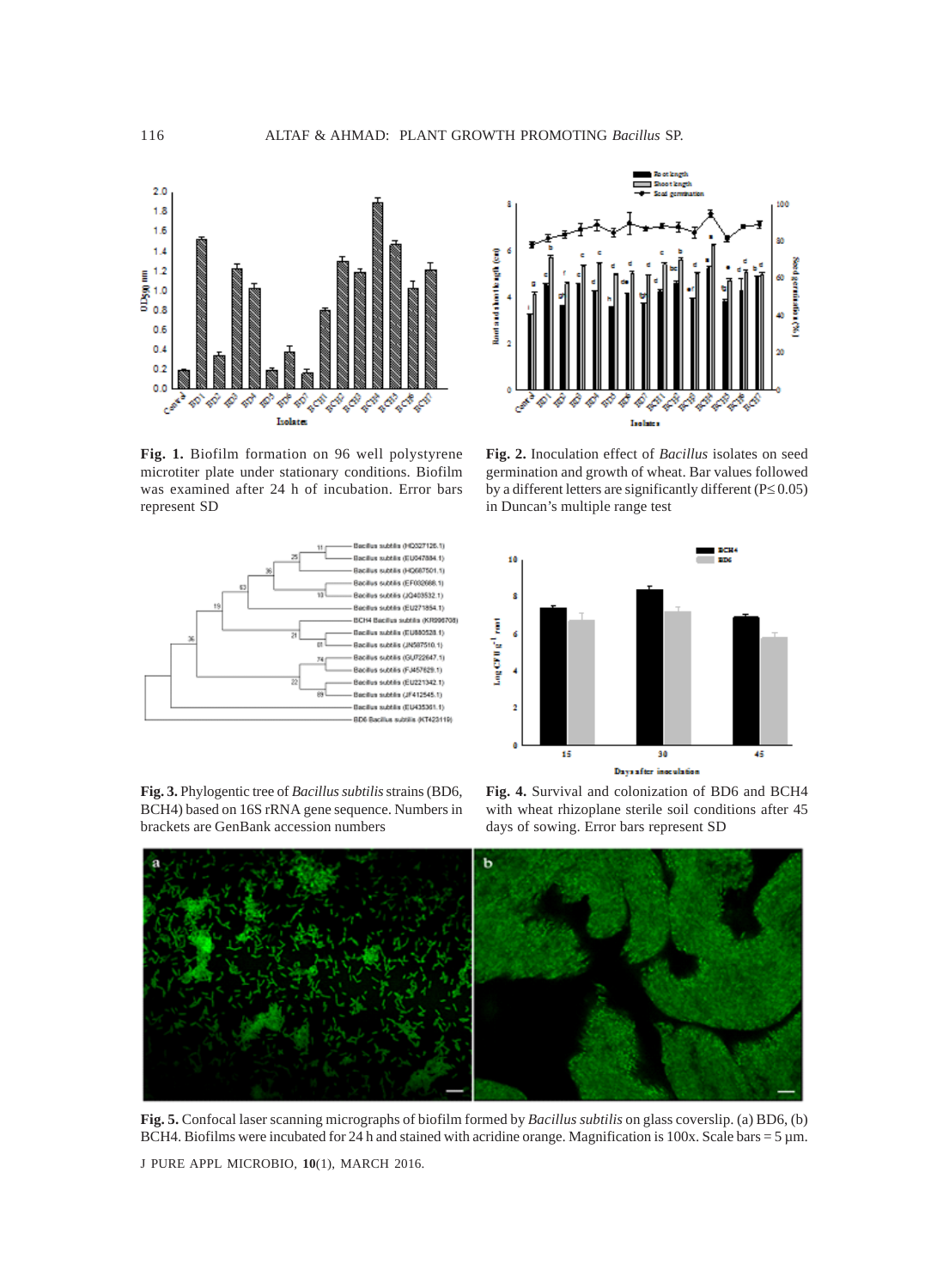sparsely scattered bacterial cells and thin biofilm (Figures 6a to d). Figures (6g to h) clearly showed that *Bacillus subtilis* BCH4 heavily colonizes the root surface forming dense carpet-like configuration of test bacterial cells attached to the root surface. Whereas few attached bacterial cells were observed in control (Figures 6k to l). In the same way, when BCH4 biofilm was assessed using confocal laser scanning microscopy identical setup



**Fig. 6.** Scanning electron microscopy images of *Triticum aestivum* seedling roots colonized by *Bacillus subtilis.* (a-d) Colonization and diminished biofilm formation on the root surface by BD6. (b) Magnified image of figure 6a. (c-d) Magnified images of figure 6b. (e-j) Colonization and biofilm formation on *Triticum aestivum* roots by strain BCH4. (f) Magnified image of figure 6e. (g-h) Large scale colonization and biofilm formation with extracellular matrix. (i-j) Magnified images of figure 6j.(k-l) Section of root in control seedlings.



**Fig. 7.** Confocal laser scanning microscopy images of *Bacillus subtilis* biofilm grown on *Triticum aestivum* roots. (a-b) Colonization and diminished biofilm formation by strain BD6. (c-e**)** Colonization and biofilm formation on the root hairs and root surface by BCH4. Biofilm were examined 15 days after sowing and stained with acridine orange. Magnification is  $20x$ . Scale bars  $=$  $50 \,\mathrm{\upmu m}$ .

of colonization and biofilm formation on the root surface and hairs of wheat seedlings was revealed (Figures 7c to e). Whereas the moderate level of biofilm formation was depicted by isolate BD6 (Figures 7a to b).

#### **DISCUSSION**

The associations of beneficial bacteria with the plant roots play a significant role in shaping the course of plant growth and development. The plant growth promoting rhizobacteria are well known for their contribution in several ecosystem processes. The PGPR are supposed to survive and increase their population in rhizosphere microhabitat and compete with indigenous microbial population, at least for the duration required to impart their beneficial effects on plants<sup>28</sup>. Therefore, many new approaches are needed for the efficient use of PGPR, to maintain the sustainable agro-technological practice. It is now common knowledge that PGPR form biofilm<sup>6</sup>.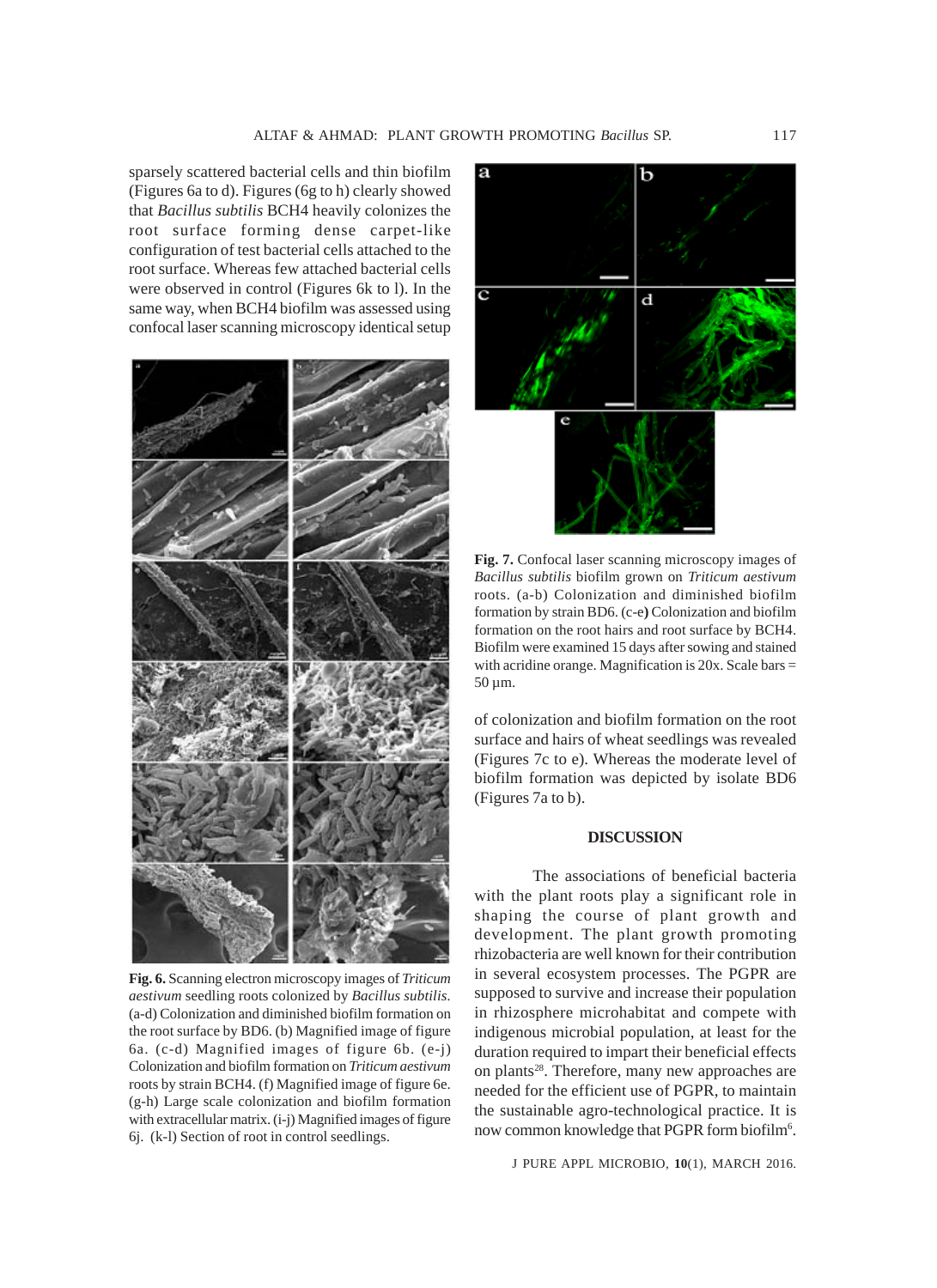Thus, biofilm forming PGPR are supposed to colonize and survive more efficiently for the longer period and can increase the plant growth consistently. In view of this, we isolated *Bacillus* from the rhizosphere of different crops mainly wheat and chickpea cultivated in the vicinity of Aligarh, India and assessed for their plant growth promoting (PGP) activities. Fourteen isolates exhibiting cultural traits similar to *Bacillus subtilis* and multiple PGP traits were selected in this study. Varying level of indole acetic acid (IAA) at 100 µg ml-1 was recorded. Isolate BCH4 produced the highest amount of IAA Similar results for IAA production in the presence of tryptophan have been described by other workers $29-31$ . The presence of tryptophan in plant root secretions increases the IAA concentration, consequently increasing the plant growth<sup>32</sup>. It is reported that IAA produced by plant-associated bacteria help in increasing root growth<sup>33</sup>. The soil is a reservoir for a variety of phosphate, in addition to inorganic and organic phosphate. Many PGPR including *Bacillus* can solubilize insoluble phosphate through various mechanisms<sup>34</sup>. In our study all the isolates except BD1 were found positive for phosphate solubilization. *Bacillus* sp. has been demonstrated earlier for phosphate solubilization including other PGPR<sup>3</sup>. It has been reported that many PGPR increase the plant growth through siderophore production. Siderophore plays a significant role in plant growth and development. Siderophores secreted by microbes get attached with iron with high precision and blocked the iron supply to plant pathogens<sup>35,36</sup>. In our study, varying the level of siderophore production was recorded in 93 % isolates. The test bacterial isolates were found positive for hydrogen cyanide and ammonia production. A similar result has also been reported by Ahmad *et al*,<sup>30</sup>. The possession of 1aminocyclopropane-1-carboxylate (ACC) deaminase is a key trait that facilitates the plant growth. This enzyme is capable of splitting the ethylene precursor, ACC, into ammonia and  $\alpha$ ketobutyrate<sup>37</sup>. Therefore, by reducing the levels of ACC in plants, ACC-deaminase producing microorganisms decrease the ethylene levels, which when present in high concentration can lead to stunted growth and ultimately, plant death<sup>35</sup>. In our study, all the isolates except BD3 and BCH6

were found positive for ACC deaminase activity. The test isolates were also found to produce exopolysaccharides. Bacterial exopolysaccharides work as a binding agent for soil, provide protection to microbes from different environmental stress conditions and assist in root colonization and biofilm formation<sup>38</sup>.

Inoculation of wheat seeds with *Bacillus* enhances the growth of wheat seedlings, where BCH4 was found to significantly  $(p= 0.05)$  increase the growth as compared control. Moreover, a key component that should be considered during evaluation of PGPR is their activity in different soil and climatic conditions in which they will be supposed to be applied. In our investigation, the bacterial isolates significantly enhanced the vegetative plant growth parameters compared to uninoculated control after 45 days of sowing. Our study is in agreement with the recent report by Rana *et al.,*39.

Further, the *in vitro* biofilm forming capability of all the fourteen isolates demonstrated that BCH4 forms the strong biofilm that may provide bacterium an additional advantage for its ecological fitness. Among all the investigated isolates, BD6 and BCH4 were selected based on their PGP traits, biofilm forming ability and level of plant growth promotion and identified as the new strain of *Bacillus subtilis* by 16S rRNA gene sequence analysis.

Colonization and the persistence of beneficial bacteria on plant roots are significant in imparting benefits for plant growth and development. For this, we selected two isolates (BD6 and BCH4) with different biofilm forming potential *in vitro* and examined for their ability to form the biofilm on plant root surfaces. The biofilms formed were characterized using confocal laser scanning, and scanning electron microscopy. The observation revealed that the isolate BCH4 showed strong biofilm forming capability on plant roots as compared to BD6. The root colonization data of these two isolates revealed that BCH4 colonized the wheat root more efficiently and survived up to 45 days after inoculation as compared to BD6, which might be due to its biofilm forming ability. Our findings are in support with some workers who have demonstrated biofilm by *Bacillus* sp. from other parts of the world<sup>6</sup>.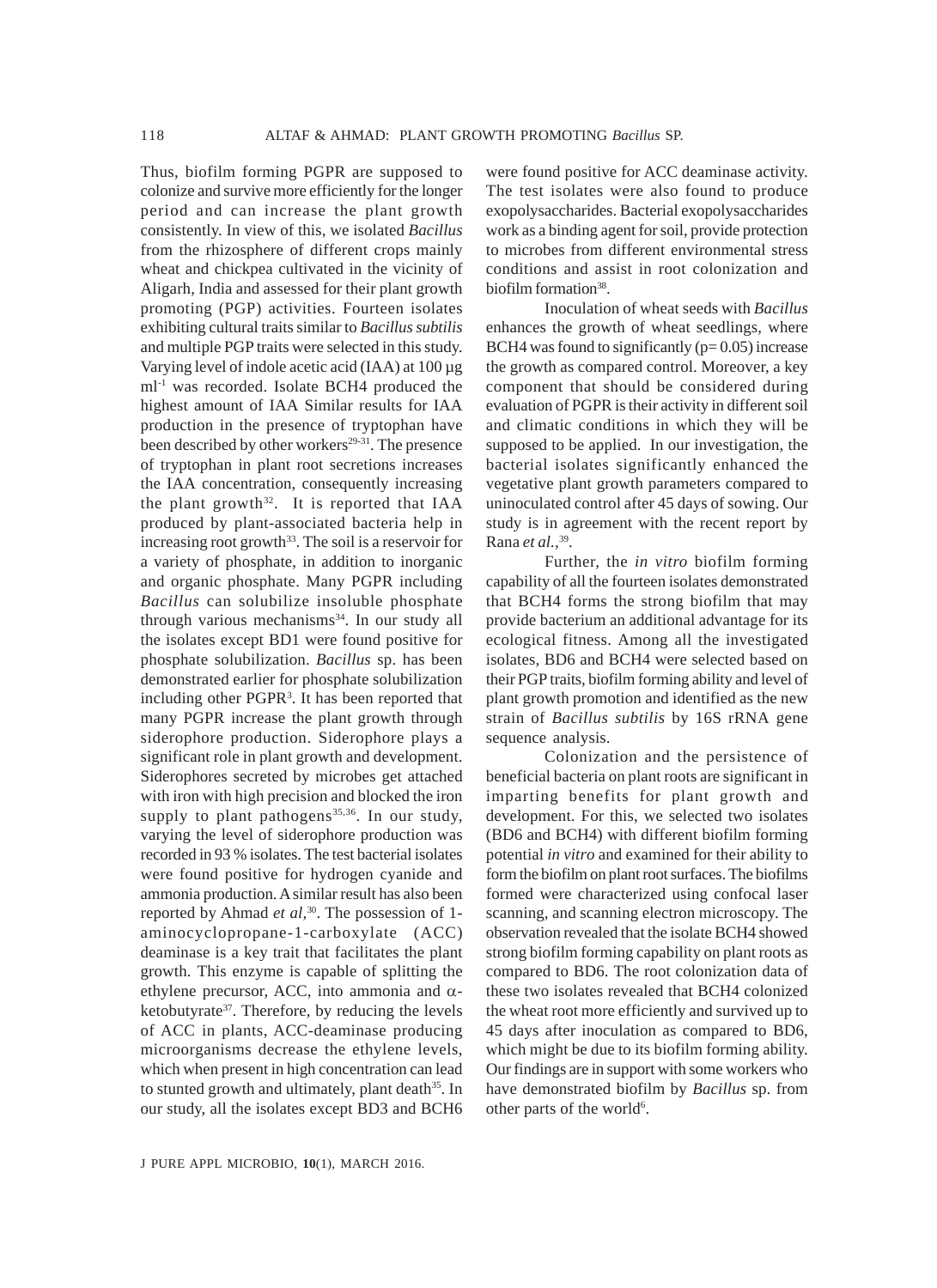#### **CONCLUSION**

This is probably the first report from India, highlighting the role of *Bacillus* biofilm in selecting the efficient strain for bioinoculant development. BCH4 could be considered as new promising PGPR for further investigation. On the other hand, the role of biofilm in rhizosphere under the natural condition is to be explored to understand the complex mechanism of plant-microbe interaction.

### **ACKNOWLEDGMENTS**

The authors are grateful to Advanced Instrumentation Research Facility (AIRF), Jawaharlal Nehru University, New Delhi, India for scanning electron and confocal laser scanning microscopy.

#### **REFERENCES**

- 1. Govindasamy, V., Senthilkumar, M., Magheshwaran, V., Kumar, U., Bose, P., Sharma, V., Annapurna, K.: *Bacillus* and *Paenibacillus* spp. Potential PGPR for sustainable agriculture. *In: Plant Growth and Health Promoting Bacteria* (Maheshwari DK, ed). Heidelberg, Springer Verlag, 2010; pp 333–364.
- 2. Barea, J. M., Pozo, M. J., Azcón, R., Azcón-Aguilar, C. Microbial co-operation in the rhizosphere. *J. Exp. Bot*., 2005: **56**: 1761–8.
- 3. Richardson, A.E., Baréa, J.M., McNeill, A.M., Prigent-Combaret, C. Acquisition of phosphorus and nitrogen in the rhizosphere and plant growth promotion by microorganisms. *Plant Soil.,* 2009; **321**: 305–9.
- 4. Ahmad, F., Husain, F.M., Ahmad, I.: Rhizosphere and root colonization by bacterial inoculants and their monitoring methods: A critical area in PGPR research. *In: Microbes and Microbial Technology: Agricultural and Environmental Applications* (Ahmad I, Ahmad F, Pichtel J, eds). New York: Springer, 2011; pp 363-391.
- 5. Vacheron, J., Desbrosses, G., Bouffaud, M., Touraine, B., Moenne-Loccoz, Y., Muller, D., Legendre, L.,Wisniewski-Dyé, F., Prigent-Combaret C. Plant growth-promoting rhizobacteria and root system functioning. *Front. Plant Sci.,* 2013; **4**: 1–19.
- 6. Beauregard, P.B., Chai, Y., Vlamakis, H., Losick, R., Kolter, R. *Bacillus subtilis* biofilm induction by plant polysaccharides. *Proc. Natl. Acad. Sci.*

*USA.,* 2013; **110**: E1621–0.

- 7. Kumar, A., Prakash, A. and Johri, B.N.: Bacillus as PGPR in Crop Ecosystem. *In: Bacteria in Agrobiology: Crop Ecosystems* (Maheshwari, DK, ed). Berlin Heidelberg: Springer, 2011; 37– 59.
- 8. Holl, F.B., Chanway, C.P. Rhizosphere colonization and seedling growth promotion of lodgepole pine by *Bacillus polymyxa*. *Can. J. Microbiol*., 1992; **38**: 303-8.
- 9. Hatzinger, P.B., Alexander, M. Relationship between the number of bacteria added to soil or seeds and their abundance and distribution in the rhizosphere of alfalfa. *Plant Soil.,* 1994; **158**: 211–2.
- 10. Chen, Y., Yan, F., Chai, Y., Liu, H., Kolter, R., Losick, R., and Guo, J.H. Biocontrol of tomato wilt disease by *Bacillus subtilis* isolates from natural environments depends on conserved genes mediating biofilm formation. *Environ. Microbiol.,* 2013; **15**: 848–4.
- 11. Weller, D.M. and Thomashow, L.S.: Current challenges in introducing beneficial microorganisms into the rhizosphere. *In: Molecular Ecology of Rhizosphere Microorganisms* (O'Gara, F., Dowling, D.N. and Boesten, B. eds)*.* New York, *Academic* Press, 1994; pp 1–18.
- 12. Timmusk ,S., Paalme, V., Pavlicek, T., Bergquist, J., Vangala, A., Danilas, T., Nevo, E. Bacterial distribution in the rhizosphere of wild barley under contrasting microclimates. *PLoS ONE*., 2011; **6**(3): e17968.
- 13. Cappuccino, J.C., Sherman, N. (ed): Microbiology: A Laboratory Manual. New York: Benjamin/cummings, 2001.
- 14. Brick, J.M., Bostock, R.M., Silverstone, S.E. Rapid in situ assay for indoleacetic acid production by bacteria immobilized on nitrocellulose membrane. *Appl. Environ. Microbiol.,* 1991; **57**: 535–8.
- 15. Loper, J.E., Scroth, M.N. Influence of bacterial sources on indole-3 acetic acid on root elongation of sugar beet. *Phytopathol.,* 1986; **76**: 386–9.
- 16. Schwyn, B., Neilands, J.B. Universal chemical assay for the detection and determination of siderophores. *Anal. Biochem.,* 1987:**160**: 47–56.
- 17. Reeves, M.W., Pine, L., Neilands, J.B., Balows, A. Absence of siderophore activity in Legionella species grown in iron-deficient media*. J. Bacteriol.,* 1983; **154**: 324-9.
- 18. Pikovskaya, R.I. Mobilization of phosphorus in soil in connection with vital activity of some microbial species. *Microbiologiya.,* 1948; **17**: 362-0.